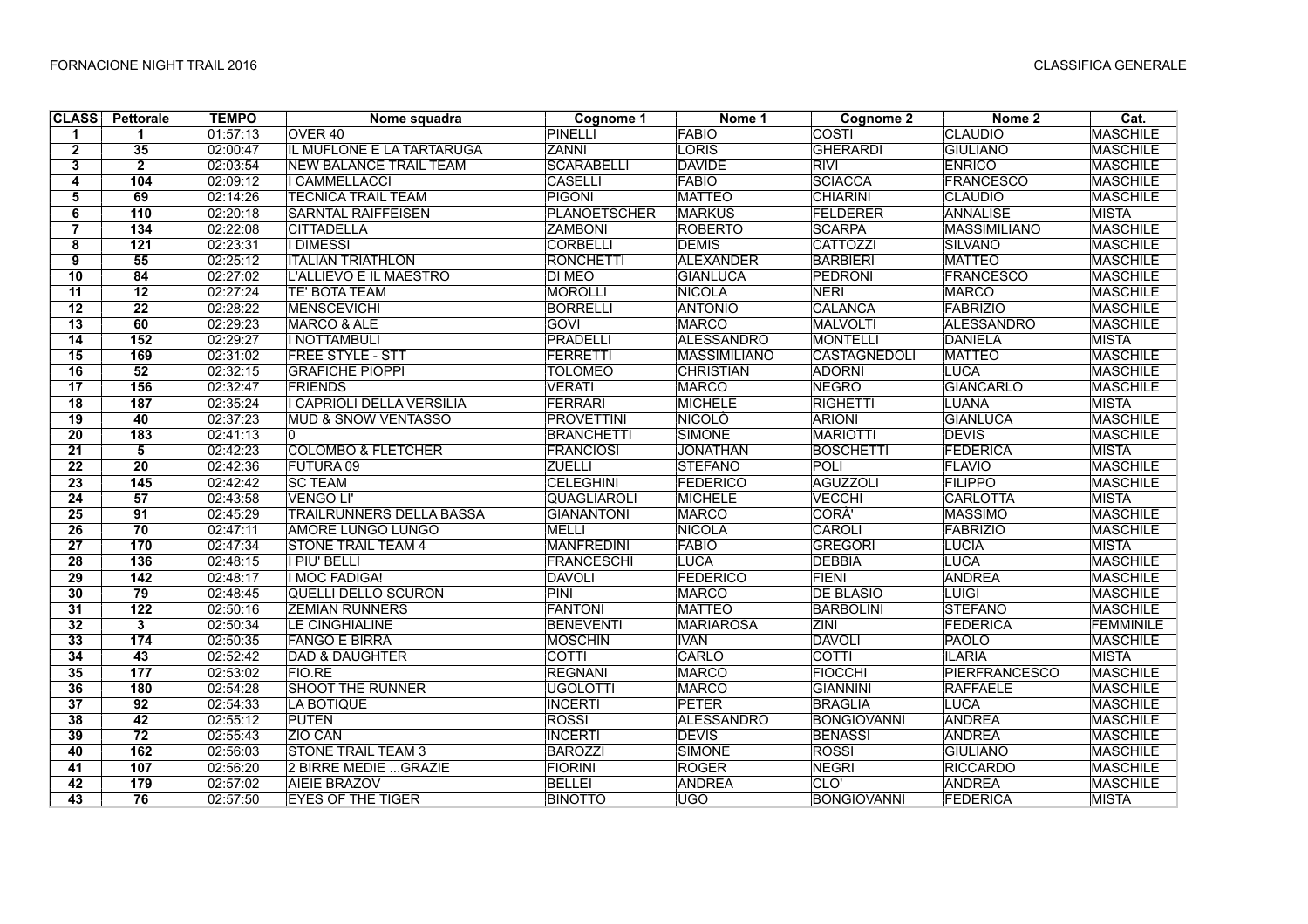| 44              | 94               | 02:57:55 | <b>M&amp;B</b>                    | <b>BONINI</b>                 | <b>MARCO</b>     | <b>FERRARESI</b>  | <b>MAURA</b>       | <b>MISTA</b>     |
|-----------------|------------------|----------|-----------------------------------|-------------------------------|------------------|-------------------|--------------------|------------------|
| 45              | $\overline{123}$ | 02:58:13 | <b>SULE MARE JENTU</b>            | <b>SCRIMIERI</b>              | <b>ANTONIO</b>   | <b>VIANI</b>      | <b>MATTEO</b>      | <b>MASCHILE</b>  |
| 46              | 186              | 02:59:13 | SOLI.E.RUN                        | <b>PANETTA</b>                | <b>GIUSEPPE</b>  | <b>CORNIA</b>     | <b>MARIO</b>       | <b>MASCHILE</b>  |
| 47              | 119              | 02:59:57 | <b>TURBOFIASCO</b>                | <b>GUATTERI</b>               | PIETRO           | <b>GELOSINI</b>   | SIMONE             | <b>MASCHILE</b>  |
| 48              | 31               | 03:00:16 | <b>OLLY E SONNY</b>               | <b>SAMAIN</b>                 | <b>OLIVER</b>    | <b>DEL CARLO</b>  | <b>SONIA</b>       | <b>MISTA</b>     |
| 49              | 41               | 03:00:27 | IL LEONE E LA GAZZELLA            | <b>ZANNI</b>                  | <b>IVAN</b>      | <b>ZANNI</b>      | <b>GABRIELE</b>    | <b>MASCHILE</b>  |
| 50              | 115              | 03:01:03 | <b>FERRARINI BROTHERS</b>         | <b>FERRARINI</b>              | <b>MARCO</b>     | FERRARINI         | <b>ALESSANDRA</b>  | <b>MISTA</b>     |
| 51              | 39               | 03:01:20 | <b>IMARSON</b>                    | <b>GAMBARELLI</b>             | <b>MARCO</b>     | <b>IOTTI</b>      | <b>ROBERTO</b>     | <b>MASCHILE</b>  |
| 52              | 96               | 03:01:32 | <b>TEAM PENNE BIANCHE</b>         | <b>GRASSI</b>                 | <b>STEFANO</b>   | <b>MESTI</b>      | UGO                | <b>MASCHILE</b>  |
| 53              | $\overline{21}$  | 03:01:44 | <b>RICOTTEAM</b>                  | <b>GAVIOLI</b>                | <b>DAVIDE</b>    | <b>FAGGIOLI</b>   | <b>LORENZO</b>     | <b>MASCHILE</b>  |
| 54              | 184              | 03:02:21 | <b>I</b> VAGANTI                  | <b>NICOLINI</b>               | <b>ANDREA</b>    | <b>ANNOVI</b>     | <b>AGNESE</b>      | <b>MISTA</b>     |
| $\overline{55}$ | 102              | 03:02:53 | <b>MADDI E NICO</b>               | <b>MARCHI</b>                 | <b>NICOLA</b>    | <b>REGIS</b>      | <b>MANDINE</b>     | <b>MISTA</b>     |
| 56              | 189              | 03:03:27 | <b>SUPERMARIO</b>                 | <b>GIULIVI</b>                | <b>ARNALDO</b>   | <b>VERLATO</b>    | <b>MARIO</b>       | <b>MASCHILE</b>  |
| 57              | 153              | 03:03:33 | 3,30 RUNNING ONE                  | <b>BERTANI</b>                | <b>ENRICO</b>    | PUGNAGHI          | <b>PAOLO</b>       | <b>MASCHILE</b>  |
| 58              | 126              | 03:04:31 | LA STRANA COPPIA                  | <b>PELLICCIARI</b>            | <b>MASSIMO</b>   | <b>MONARI</b>     | DANIELE            | <b>MASCHILE</b>  |
| 59              | 30               | 03:04:45 | <b>ELLITTICA TEAM</b>             | <b>TRENTI</b>                 | <b>FRANCESCO</b> | <b>MARTINEZ</b>   | <b>LUDOVICO</b>    | <b>MASCHILE</b>  |
| 60              | $\overline{24}$  | 03:05:15 | <b>PISTA POCIE PEDRAM</b>         | <b>PEDRELLI</b>               | <b>MARCO</b>     | <b>AMATI</b>      | <b>MATTEO</b>      | <b>MASCHILE</b>  |
| 61              | 33               | 03:05:55 | <b>BRINDISINO'S</b>               | DONADEL                       | ANDREA           | <b>VERRINI</b>    | <b>NICOLA</b>      | <b>MASCHILE</b>  |
| 62              | 50               | 03:06:07 | I METAFISICI                      | <b>MANFREDI</b>               | <b>GIACOMO</b>   | <b>CATELLI</b>    | ALESSANDRO         | <b>MASCHILE</b>  |
| 63              | 49               | 03:07:22 | <b>I CICCIONI</b>                 | <b>SONCINI</b>                | <b>MATTHIAS</b>  | <b>PAVESI</b>     | <b>ENRICO</b>      | <b>MASCHILE</b>  |
| 64              | 88               | 03:09:26 | C.A.Z.                            | <b>BREGOLI</b>                | <b>MATTEO</b>    | FERRARINI         | <b>GIULIA</b>      | <b>MISTA</b>     |
| 65              | 86               | 03:10:30 | <b>GALLINE IN FUGA</b>            | <b>SALA</b>                   | <b>GIORGIA</b>   | <b>CORRADINI</b>  | <b>CHIARA</b>      | <b>FEMMINILE</b> |
| 66              | 61               | 03:10:37 | <b>GRUPPO ALPINISTICO PUPAZZI</b> | <b>COPPELLI</b>               | <b>FABIO</b>     | <b>MATTIOLI</b>   | SIMONE             | <b>MASCHILE</b>  |
| 67              | 58               | 03:10:51 | <b>BLABLA TEAM</b>                | <b>CORNETTI</b>               | <b>EMANUELE</b>  | <b>CASOLARI</b>   | <b>ROBERTO</b>     | <b>MASCHILE</b>  |
| 68              | 157              | 03:11:18 | <b>I PACIUGHI</b>                 | <b>BUSSI</b>                  | PAOLO            | <b>GASPARINI</b>  | GIORGIA            | <b>MISTA</b>     |
| 69              | 161              | 03:11:50 | <b>PUK</b>                        | <b>BACCHIEGA</b>              | <b>FEDERICO</b>  | <b>SPEZIALE</b>   | <b>SIMONE</b>      | <b>MASCHILE</b>  |
| 70              | 185              | 03:15:16 | A.S. TRONZI                       | <b>BELLAN</b>                 | <b>ALAN</b>      | <b>CIGARINI</b>   | <b>MATTEO</b>      | <b>MASCHILE</b>  |
| 71              | 62               | 03:15:53 | <b>GLI ARRAMPICHINI</b>           | <b>CUCCI</b>                  | <b>GIUSEPPE</b>  | <b>GUIDETTI</b>   | <b>GIANLUCA</b>    | <b>MASCHILE</b>  |
| 72              | 158              | 03:16:02 | <b>IGNORUN</b>                    | <b>MANTOVI</b>                | <b>LORENZO</b>   | <b>DIAMANTINI</b> | <b>LUCA</b>        | <b>MASCHILE</b>  |
| 73              | 124              | 03:16:25 | <b>#UNCHILOINDU</b>               | <b>TORELLI</b>                | PAOLO            | <b>VERONESI</b>   | <b>ANDREA</b>      | <b>MASCHILE</b>  |
| $\overline{74}$ | $\overline{4}$   | 03:16:49 | LOKOMOTIV CHIOZZA                 | <b>GUALTIERI</b>              | <b>ANDREA</b>    | <b>BERTOLANI</b>  | <b>DAVIDE</b>      | <b>MASCHILE</b>  |
| 75              | 129              | 03:18:39 | I CAVALLI DELL'EDEN               | <b>VENTURELLI</b>             | <b>EMILIANO</b>  | <b>GROSSET</b>    | <b>STEFANO</b>     | <b>MASCHILE</b>  |
| 76              | 125              | 03:18:52 | <b>CATENE SCESE</b>               | <b>MASETTI</b>                | <b>MASSIMO</b>   | <b>COUNAN</b>     | <b>CHLOE' AUDE</b> | <b>MISTA</b>     |
| 77              | 95               | 03:18:59 | <b>I</b> CESOLANI                 | <b>PIOLI</b>                  | <b>STEFANO</b>   | <b>GRECI</b>      | FRANCESCO          | <b>MASCHILE</b>  |
| 78              | 167              | 03:19:41 | <b>SPARTANS</b>                   | <b>CASSINA</b>                | <b>ANDREA</b>    | <b>BACCHELLI</b>  | <b>SAVERIO</b>     | <b>MASCHILE</b>  |
| 79              | 101              | 03:20:12 | <b>GLI AMICI DEL FRANZ</b>        | <b>GUARNIERI</b>              | <b>SILVANO</b>   | <b>SERRI</b>      | <b>FEDERICO</b>    | <b>MASCHILE</b>  |
| 80              | 168              | 03:20:35 | <b>GLI AMBIZIOSI</b>              | <b>CILLONI</b>                | <b>GIOVANNI</b>  | <b>ZINI</b>       | PAOLO              | <b>MASCHILE</b>  |
| $\overline{81}$ | 85               | 03:21:25 | <b>ZUCCA E MELONE</b>             | <b>GUARIENTI TORELL MARCO</b> |                  | <b>BERTOLOTTI</b> | <b>FEDERICO</b>    | <b>MASCHILE</b>  |
| 82              | 11               | 03:23:22 | FANTOGAB                          | FANTINI                       | <b>IDEO</b>      | <b>FIOCCHI</b>    | <b>GABRIELLA</b>   | <b>MISTA</b>     |
| 83              | 26               | 03:25:57 | FARMAGOMMISTI                     | <b>RODELLA</b>                | <b>DAVIDE</b>    | <b>SAVIO</b>      | <b>GIULIANO</b>    | <b>MASCHILE</b>  |
| 84              | $\overline{18}$  | 03:26:08 | I NOSTALGICI                      | <b>STEVANONI</b>              | <b>RENZO</b>     | <b>CORRADI</b>    | <b>GERMANO</b>     | <b>MASCHILE</b>  |
| 85              | 105              | 03:26:58 | NUTRIE DI MONTAGNA                | <b>PASSUTI</b>                | <b>GIANLUCA</b>  | <b>BERTARINI</b>  | <b>GIAMPAOLO</b>   | <b>MASCHILE</b>  |
| 86              | 146              | 03:27:14 | <b>I PATTY</b>                    | <b>GIOVANELLI</b>             | <b>PATRIZIO</b>  | <b>ALBERTINI</b>  | PATRIZIA           | MISTA            |
| 87              | 188              | 03:27:25 | <b>BULL</b>                       | <b>TORO</b>                   | <b>ALESSIO</b>   | <b>BERTONI</b>    | <b>GRAZIANO</b>    | <b>MASCHILE</b>  |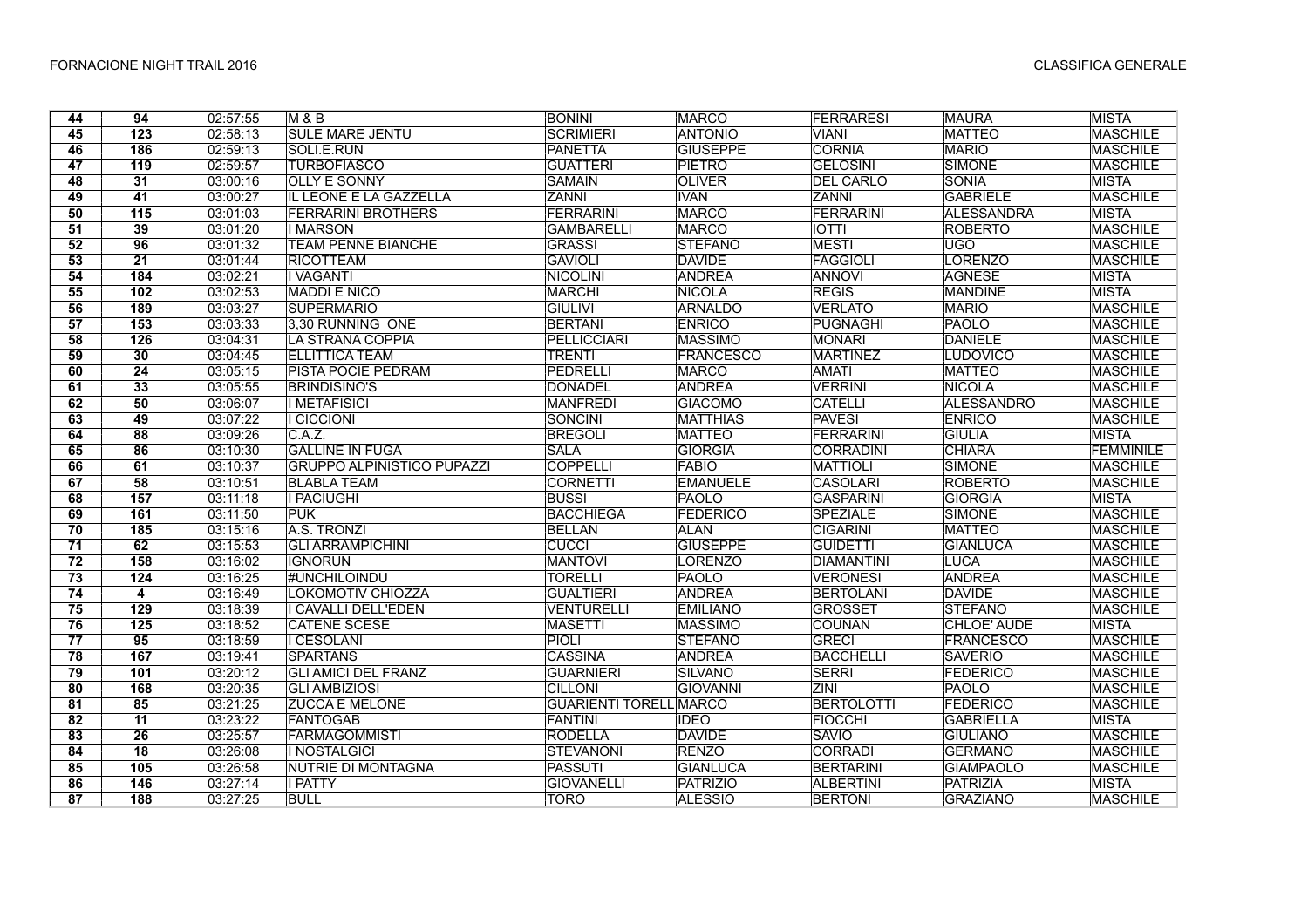| 88               | 176              | 03:27:49 | <b>QUELLI DI ANNARE</b>        | FERRARI            | <b>ANDREA</b>       | <b>MAUTONE</b>                    | <b>ANTONIO</b>         | <b>MASCHILE</b>  |
|------------------|------------------|----------|--------------------------------|--------------------|---------------------|-----------------------------------|------------------------|------------------|
| 89               | $\overline{71}$  | 03:28:09 | <b>STUPIDI E NESSI</b>         | <b>BARBIERI</b>    | <b>CESARE</b>       | <b>MASSARI</b>                    | <b>ANDREA</b>          | <b>MASCHILE</b>  |
| $\overline{90}$  | $\overline{175}$ | 03:28:32 | GP CODOGNO 82 SQUADRA "F"      | <b>DALMIGLIO</b>   | <b>FRANCESCO</b>    | <b>MIGLIAVACCA</b>                | ANGELO                 | <b>MASCHILE</b>  |
| 91               | $\overline{37}$  | 03:28:53 | <b>MISERIA E NOBILTA'</b>      | CANTU'             | <b>MARCO</b>        | <b>CANTARELLI</b>                 | ANGELO                 | <b>MASCHILE</b>  |
| 92               | 45               | 03:29:10 | <b>TEAM FANQULAX</b>           | <b>FILIPPINI</b>   | <b>MASSIMO</b>      | RICCHI                            | <b>LUCIA</b>           | <b>MISTA</b>     |
| 93               | 32               | 03:30:15 | <b>TEAM</b>                    | <b>CASTELLARI</b>  | <b>LUCA</b>         | <b>SARACINO</b>                   | <b>ANTONIO</b>         | <b>MASCHILE</b>  |
| $\overline{94}$  | $\overline{27}$  | 03:31:07 | A&A                            | <b>FORMENTI</b>    | <b>ANDREA</b>       | <b>MAZZONI</b>                    | <b>ANNASILVIA</b>      | <b>MISTA</b>     |
| $\overline{95}$  | 66               | 03:32:21 | GP CODOGNO 82 SQUADRA "D"      | <b>GUERRIERI</b>   | <b>FLAVIO</b>       | <b>MAESTRI</b>                    | <b>MATTIA</b>          | <b>MASCHILE</b>  |
| 96               | 155              | 03:35:08 | <b>RED BULLI</b>               | LAMECCHI           | ALESSANDRO          | <b>MANGO</b>                      | PAOLO                  | <b>MASCHILE</b>  |
| 97               | 172              | 03:35:22 | <b>BERGA-MONTI</b>             | <b>GEROLA</b>      | <b>PIERGIUSEPPE</b> | <b>MARIOTTI</b>                   | <b>GIANLUCA</b>        | <b>MASCHILE</b>  |
| 98               | 173              | 03:35:22 | <b>SENSA VERGOGNA</b>          | <b>PEDERNESCHI</b> | <b>FEDERICO</b>     | <b>GUERRINI</b>                   | <b>ANDREA</b>          | <b>MASCHILE</b>  |
| 99               | $\overline{77}$  | 03:35:22 | <b>IL PRINCIPE E IL POVERO</b> | <b>CARRI</b>       | <b>MIRKO</b>        | <b>BADINELLI</b>                  | <b>ANGELO</b>          | <b>MASCHILE</b>  |
| 100              | 56               | 03:35:29 | CORRERE E COMUNICARE           | <b>BOCCALETTI</b>  | ANGELO              | <b>FEDERICI</b>                   | SILVIA                 | <b>MISTA</b>     |
| 101              | 67               | 03:36:00 | GP CODOGNO 82 SQUADRA "E"      | <b>CHIRIOTTO</b>   | <b>FEDERICO</b>     | <b>SAVOLDI</b>                    | <b>EDOARDO</b>         | <b>MASCHILE</b>  |
| 102              | 139              | 03:37:12 | <b>ROSSINI 2</b>               | <b>PALLOTTI</b>    | <b>ALESSANDRO</b>   | <b>GENEMISI</b>                   | <b>ELENA</b>           | <b>MISTA</b>     |
| 103              | $\overline{10}$  | 03:37:41 | <b>COBEK TEAM</b>              | <b>BECCHI</b>      | <b>PAOLO</b>        | <b>CODELUPPI</b>                  | <b>IGOR</b>            | <b>MASCHILE</b>  |
| $\frac{1}{104}$  | 165              | 03:38:13 | <b>BELLA CIAO</b>              | PEDRONI            | <b>CLAUDIO</b>      | <b>DELRIO</b>                     | <b>VILMO</b>           | <b>MASCHILE</b>  |
| 105              | $\overline{113}$ | 03:38:58 | <b>MAIAL FADIGA</b>            | <b>DE LA CALLE</b> | <b>MATIAS</b>       | <b>FINI</b>                       | <b>SAMUELE</b>         | <b>MASCHILE</b>  |
| 106              | 137              | 03:39:28 | POLISPORTIVA BORZANESE         | <b>RONDANINI</b>   | <b>SAMUELE</b>      | <b>MUSSINI</b>                    | <b>CHRISTIAN</b>       | <b>MASCHILE</b>  |
| 107              | 140              | 03:40:48 | LE DUE MORE                    | <b>GRANELLI</b>    | FRANCESCA           | <b>CORUZZI</b>                    | <b>VIVIANA</b>         | <b>FEMMINILE</b> |
| 108              | 181              | 03:40:57 | ALTRIMENTI CI ARRABBIAMO       | <b>SANTI</b>       | <b>SIMONE</b>       | <b>FIORINI</b>                    | <b>MATTEO</b>          | <b>MASCHILE</b>  |
| 109              | 46               | 03:41:07 | <b>GLI AFFRETTATI</b>          | <b>GAZZINI</b>     | <b>GABRIELE</b>     | <b>MARCHESINI</b>                 | <b>NELLO</b>           | <b>MASCHILE</b>  |
| 110              | 149              | 03:41:11 | <b>GS ARSENAL</b>              | <b>CASOLI</b>      | <b>FRANCESCO</b>    | <b>RAGNI</b>                      | PAOLO                  | <b>MASCHILE</b>  |
| $\overline{111}$ | 54               | 03:41:20 | PANPAGNOTTA                    | <b>FERRI</b>       | <b>CAMILLA</b>      | <b>FERRI</b>                      | <b>GIUSEPPE</b>        | <b>MISTA</b>     |
| 112              | $\overline{25}$  | 03:41:27 | <b>COPPIA DI FATTO</b>         | <b>ROSSI</b>       | <b>ALESSANDRO</b>   | <b>GRILLO</b>                     | <b>ENNIO</b>           | <b>MASCHILE</b>  |
| 113              | $\overline{15}$  | 03:41:50 | <b>5.9 TEAM</b>                | <b>CAVANI</b>      | <b>GRAZIANO</b>     | <b>MORABITO</b>                   | <b>BRUNO</b>           | <b>MASCHILE</b>  |
| 114              | 78               | 03:42:22 | <b>BEAUTIFUL INSIDE</b>        | <b>BAMBINI</b>     | <b>DIEGO</b>        | CERETTI                           | <b>CLAUDIO</b>         | <b>MASCHILE</b>  |
| 115              | 16               | 03:44:11 | LA META' DEI "MALEDETTI"       | <b>BASCHIERI</b>   | <b>ANDREA</b>       | FERRARI                           | <b>FAUSTO GIUSEPPE</b> | <b>MASCHILE</b>  |
| 116              | 90               | 03:44:23 | MERIDIONALEGGIANDO             | <b>CANFORA</b>     | <b>MARCO</b>        | <b>CARCIOLA</b>                   | ALESSANDRO             | <b>MASCHILE</b>  |
| 117              | 87               | 03:46:19 | <b>PURPLE RUN</b>              | <b>FARDELLA</b>    | ALESSANDRO          | <b>IANNOTTA</b>                   | LETIZIA                | <b>MISTA</b>     |
| 118              | 164              | 03:48:31 | <b>LE SBAGLIATE</b>            | <b>DALLAVALLE</b>  | <b>MANUELA</b>      | <b>BOSI</b>                       | <b>STEFANIA</b>        | <b>FEMMINILE</b> |
| 119              | 160              | 03:51:19 | IL GIGANTE E LA BAMBINA        | <b>POLLASTRI</b>   | <b>GIOVANNI</b>     | <b>CORRADINI</b>                  | <b>ILARIA</b>          | <b>MISTA</b>     |
| 120              | 103              | 03:52:55 | <b>INCERTEZZE</b>              | <b>INCERTI</b>     | <b>ELISA</b>        | <b>INCERTI MASSIMINI STEFANIA</b> |                        | <b>FEMMINILE</b> |
| $121$            | $116$            | 03:54:10 | <b>SLOW FEET</b>               | <b>BALDINI</b>     | <b>STEFANO</b>      | <b>BEGA</b>                       | <b>MARCO</b>           | <b>MASCHILE</b>  |
| 122              | 132              | 03:54:19 | <b>MASHA E ORSO</b>            | <b>CARNEVALI</b>   | LUCA                | <b>CASALI</b>                     | SILVIA                 | <b>MISTA</b>     |
| 123              | $\overline{75}$  | 03:55:25 | <b>TRICK &amp; BARLICK</b>     | <b>CASAMATTI</b>   | PAOLO               | <b>PATTACINI</b>                  | <b>DANTE</b>           | <b>MASCHILE</b>  |
| 124              | 38               | 03:56:29 | <b>ALES &amp; PORTER</b>       | <b>BOSCHI</b>      | <b>ALEX</b>         | <b>MANCARUSO</b>                  | <b>SIMONE</b>          | <b>MASCHILE</b>  |
| 125              | 63               | 03:56:31 | GP CODOGNO 82 SQUADRA "A"      | <b>NANI</b>        | <b>MICHELE</b>      | <b>TRONI</b>                      | <b>CRISTINA</b>        | <b>MISTA</b>     |
| 126              | 65               | 03:56:35 | GP CODOGNO 82 SQUADRA "C"      | <b>GUERRIERI</b>   | <b>FRANCESCO</b>    | <b>GHIZZONI</b>                   | <b>ANDREA LUIGI</b>    | <b>MASCHILE</b>  |
| 127              | 114              | 03:56:35 | <b>I SAMPOLENTI</b>            | <b>BERTOLINI</b>   | <b>AZIO</b>         | <b>RAGNI</b>                      | <b>GIUSEPPE</b>        | <b>MASCHILE</b>  |
| 128              | 112              | 03:58:45 | PEZZI DA 90                    | <b>PELATTI</b>     | <b>MASSIMO</b>      | <b>FRANCIA</b>                    | <b>EMANUELE</b>        | <b>MASCHILE</b>  |
| 129              | 118              | 03:59:44 | QUELLI DEL 69                  | DANIELLO           | <b>MASSIMO</b>      | POLI                              | <b>CORRADO</b>         | <b>MASCHILE</b>  |
| 130              | 111              | 04:00:50 | CHI DU CHI                     | <b>VILLANI</b>     | <b>CRISTIAN</b>     | <b>MENOZZI</b>                    | DANIELE                | <b>MASCHILE</b>  |
| 131              | 47               | 04:01:50 | I CUGINI DI MONTAGNA           | SPEZZANI           | <b>MAURO</b>        | <b>GOVI</b>                       | <b>ALBERTO</b>         | <b>MASCHILE</b>  |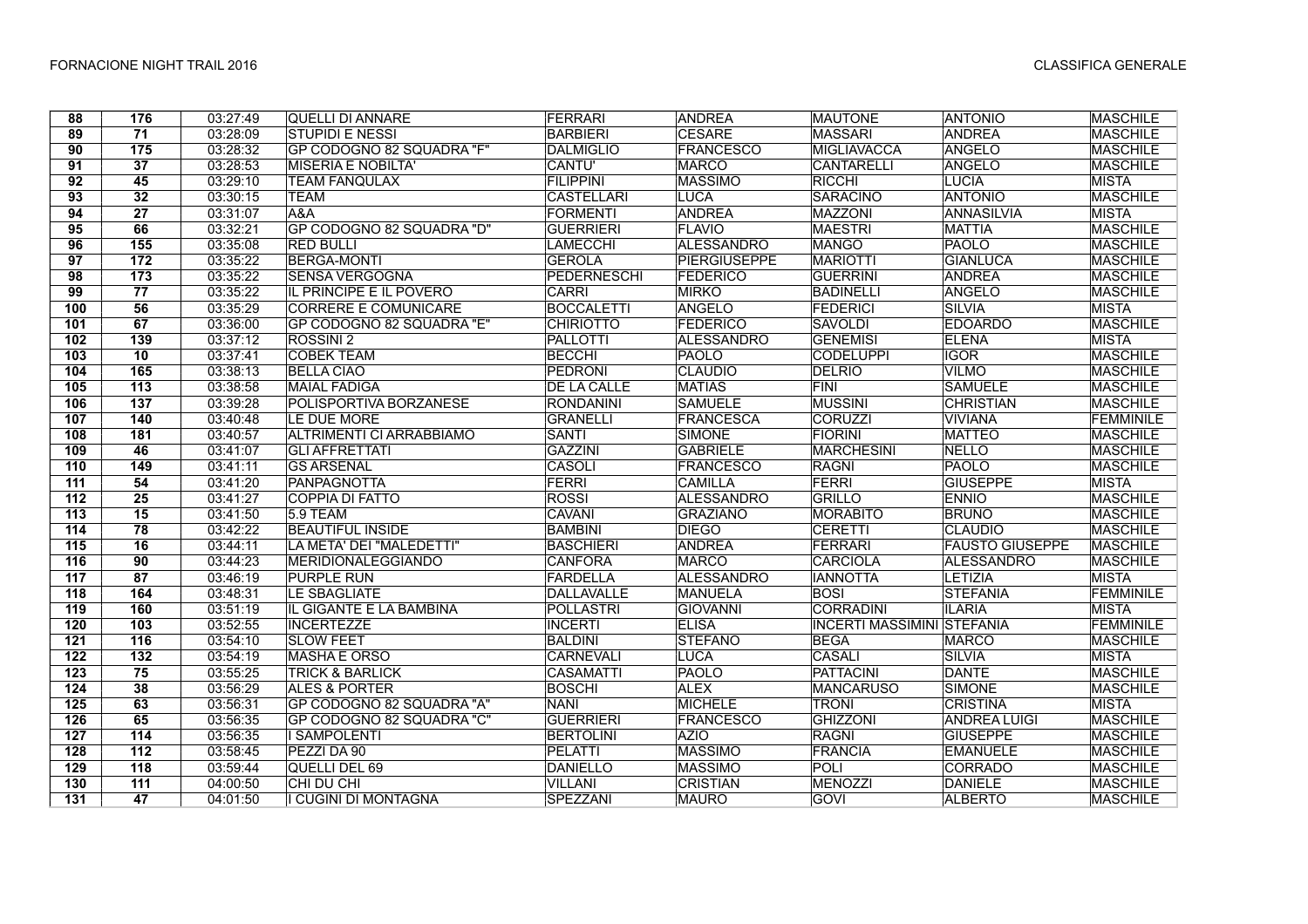| 132 | 100 | 04:03:02 | <b>GATTA</b>                    | <b>GATTA</b>      | PASQUALE         | <b>SCIULLI</b>   | <b>ENRICA</b>     | MISTA            |
|-----|-----|----------|---------------------------------|-------------------|------------------|------------------|-------------------|------------------|
| 133 | 9   | 04:03:35 | <b>SURFISTI</b>                 | <b>CAMELLINI</b>  | <b>RICCARDO</b>  | <b>CATTINI</b>   | <b>FEDERICO</b>   | <b>MASCHILE</b>  |
| 134 | 97  | 04:06:07 | I FALCHI                        | <b>CARBOGNANI</b> | <b>STEFANO</b>   | <b>VACIRCA</b>   | <b>CORRADO</b>    | <b>MASCHILE</b>  |
| 135 | 68  | 04:07:39 | DOPPIETTA TEAM                  | <b>FERRARI</b>    | <b>MARCO</b>     | <b>BOERI</b>     | <b>DARIO</b>      | <b>MASCHILE</b>  |
| 136 | 51  | 04:07:48 | LE RIBELLI                      | POZZI             | <b>SORAIA</b>    | <b>FLORIS</b>    | <b>VERONICA</b>   | FEMMINILE        |
| 137 | 148 | 04:12:04 | PINCA PANCA E PANCA PINCA       | <b>MONTORSI</b>   | <b>RITA</b>      | TAGLIATI         | <b>PAOLA</b>      | FEMMINILE        |
| 138 | 163 | 04:12:10 | GLI AMICI DEGLI AMICI DEL FRANZ | CANEI             | <b>LUCA</b>      | <b>PIOVANI</b>   | <b>MARCO</b>      | <b>MASCHILE</b>  |
| 139 | 29  | 04:13:11 | NEW RUNNER                      | PUGNAGHI          | <b>MAURO</b>     | PONTRADOLFO      | <b>CINZIA</b>     | MISTA            |
| 140 | 138 | 04:13:17 | <b>ROSSINI1</b>                 | <b>MATARESI</b>   | <b>FEDERICO</b>  | <b>CONTUSSI</b>  | <b>CLAUDIO</b>    | <b>MASCHILE</b>  |
| 141 | 48  | 04:14:01 | <b>SERE&amp;ANNA</b>            | <b>MALPIGHI</b>   | <b>ANNAMARIA</b> | <b>CASALI</b>    | <b>SERENA</b>     | <b>FEMMINILE</b> |
| 142 | 14  | 04:14:13 | <b>BARBERA &amp; CHAMPAGNE</b>  | <b>ROLI</b>       | PIERLUIGI        | <b>GRECO</b>     | <b>GIANCARLO</b>  | <b>MASCHILE</b>  |
| 143 | 171 | 04:15:51 | TEAM LA FACCIA CATTIVA          | <b>PEDRONI</b>    | <b>MAX</b>       | <b>AGUZZOLI</b>  | <b>STEFANIA</b>   | <b>MISTA</b>     |
| 144 | 80  | 04:16:15 | <b>PESCIOLINE IN TRAIL</b>      | <b>FORONI</b>     | <b>JESSICA</b>   | LISOTTI          | <b>ALESSANDRA</b> | <b>FEMMINILE</b> |
| 145 | 128 | 04:16:41 | FRAGOLONI                       | <b>SOLMI</b>      | <b>FRANCESCO</b> | <b>DAVALLI</b>   | <b>ANDREA</b>     | <b>MASCHILE</b>  |
| 146 | 130 | 04:22:59 | BIASOLA                         | <b>RONZONI</b>    | <b>ROBERTO</b>   | <b>MONTANARI</b> | <b>ENRICO</b>     | MASCHILE         |
| 147 | 89  | 04:23:49 | <b>FRECCE BAGNOLESI</b>         | <b>BOVE</b>       | <b>GIOVANNI</b>  | <b>DANIELE</b>   | <b>FEDERICO</b>   | <b>MASCHILE</b>  |
| 148 | 159 | 04:24:05 | <b>MAX E ROSA</b>               | <b>SERAFINI</b>   | MASSIMILIANO     | DE VIVO          | <b>ROSA</b>       | <b>MISTA</b>     |
| 149 | 117 | 04:24:49 | MAX & CA                        | <b>GIACOBAZZI</b> | CARLO            | <b>BALLABENI</b> | <b>MASSIMO</b>    | <b>MASCHILE</b>  |
| 150 | 53  | 04:29:37 | POD. CAVRIAGO                   | <b>BREVINI</b>    | <b>MAURIZIO</b>  | <b>FONTANESI</b> | GIANNI            | <b>MASCHILE</b>  |
| 151 | 99  | 04:30:55 | <b>ALRIP</b>                    | PIAZZA            | <b>MICHELE</b>   | MAULUCCI         | <b>MICHELE</b>    | <b>MASCHILE</b>  |
| 152 | 143 | 04:34:07 | <b>MITCH E VIVI</b>             | <b>BARTOLI</b>    | <b>MIRCO</b>     | <b>WEDEL</b>     | <b>VIVIANA</b>    | <b>MISTA</b>     |
| 153 | 135 | 04:41:20 | <b>METAL ROCK</b>               | <b>BERGONZINI</b> | <b>OTELLO</b>    | <b>CAVAZZONI</b> | <b>ROBERTA</b>    | <b>MISTA</b>     |
| 154 | 19  | 04:44:20 | <b>GALLO ROSA</b>               | <b>GALANTIN</b>   | CARLO            | PEDRAZZI         | <b>ROSA</b>       | <b>MISTA</b>     |
| 155 | 151 | 04:44:22 | RAGAZZI DEL TRAIL               | VEZZANI           | <b>VALERIO</b>   | <b>ROBERTO</b>   | <b>ESPOSITO</b>   | <b>MASCHILE</b>  |
| 156 | 98  | 04:49:19 | PODISTI TRISTI                  | VALLI             | LORENZO          | <b>STERNIERI</b> | <b>ANDREA</b>     | <b>MASCHILE</b>  |
| 157 | 127 | 04:49:32 | <b>FORZA GIULIANO !!!</b>       | <b>TRITICUCCI</b> | <b>MASSIMO</b>   | <b>MORICONI</b>  | <b>ALESSANDRO</b> | <b>MASCHILE</b>  |
| 158 | 93  | 04:50:42 | <b>FONDISTI</b>                 | <b>SALARDINI</b>  | <b>LUCA</b>      | MONTILLA         | PIERO             | <b>MASCHILE</b>  |
| 159 | 182 | 05:00:00 | <b>GATTI</b>                    | ZINI              | <b>FABRIZIO</b>  | ZINI             | DANILA            | <b>MISTA</b>     |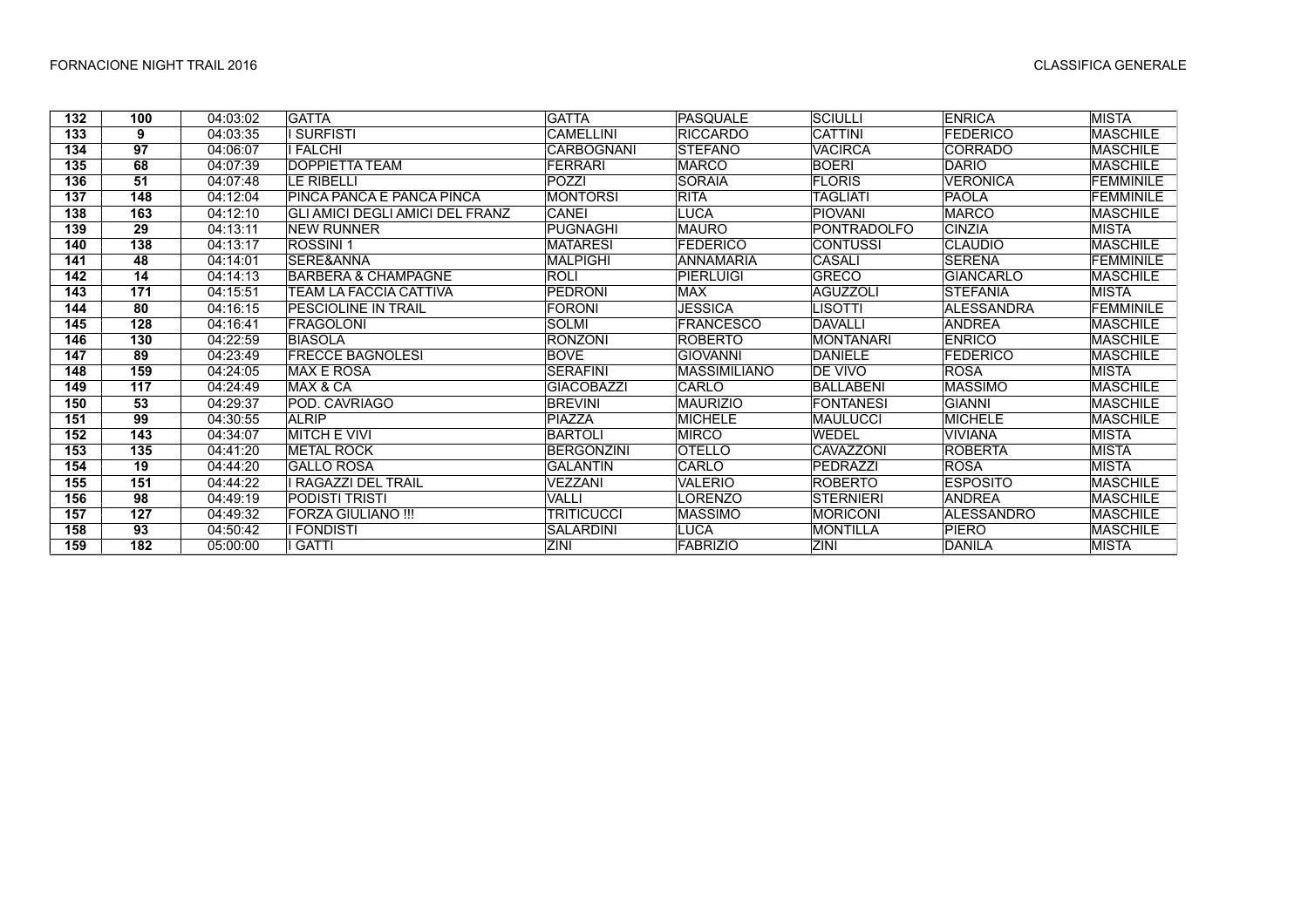| <b>CLASS</b>    | Pettorale        | <b>TEMPO</b> | Nome squadra                    | Cognome 1         | Nome 1              | Cognome 2           | Nome 2               | $\overline{\text{Cat}}$ |
|-----------------|------------------|--------------|---------------------------------|-------------------|---------------------|---------------------|----------------------|-------------------------|
| 1.              | 1                | 01:57:13     | OVER <sub>40</sub>              | <b>PINELLI</b>    | <b>FABIO</b>        | <b>COSTI</b>        | <b>CLAUDIO</b>       | <b>MASCHILE</b>         |
| $\mathbf{2}$    | 35               | 02:00:47     | IL MUFLONE E LA TARTARUGA       | ZANNI             | LORIS               | <b>GHERARDI</b>     | <b>GIULIANO</b>      | <b>MASCHILE</b>         |
| 3               | $\overline{2}$   | 02:03:54     | <b>NEW BALANCE TRAIL TEAM</b>   | <b>SCARABELLI</b> | <b>DAVIDE</b>       | <b>RIVI</b>         | <b>ENRICO</b>        | <b>MASCHILE</b>         |
| 4               | 104              | 02:09:12     | <b>CAMMELLACCI</b>              | <b>CASELLI</b>    | FABIO               | <b>SCIACCA</b>      | <b>FRANCESCO</b>     | <b>MASCHILE</b>         |
| 5               | 69               | 02:14:26     | <b>TECNICA TRAIL TEAM</b>       | <b>PIGONI</b>     | <b>MATTEO</b>       | <b>CHIARINI</b>     | <b>CLAUDIO</b>       | <b>MASCHILE</b>         |
| 6               | $\overline{134}$ | 02:22:08     | <b>CITTADELLA</b>               | <b>ZAMBONI</b>    | <b>ROBERTO</b>      | <b>SCARPA</b>       | <b>MASSIMILIANO</b>  | <b>MASCHILE</b>         |
| $\overline{7}$  | $\overline{121}$ | 02:23:31     | <b>I DIMESSI</b>                | <b>CORBELLI</b>   | <b>DEMIS</b>        | <b>CATTOZZI</b>     | <b>SILVANO</b>       | <b>MASCHILE</b>         |
| 8               | 55               | 02:25:12     | <b>ITALIAN TRIATHLON</b>        | <b>RONCHETTI</b>  | ALEXANDER           | <b>BARBIERI</b>     | <b>MATTEO</b>        | MASCHILE                |
| 9               | 84               | 02:27:02     | L'ALLIEVO E IL MAESTRO          | <b>DI MEO</b>     | <b>GIANLUCA</b>     | <b>PEDRONI</b>      | <b>FRANCESCO</b>     | <b>MASCHILE</b>         |
| 10              | 12               | 02:27:24     | <b>TE' BOTA TEAM</b>            | <b>MOROLLI</b>    | <b>NICOLA</b>       | <b>NERI</b>         | <b>MARCO</b>         | <b>MASCHILE</b>         |
| 11              | $\overline{22}$  | 02:28:22     | MENSCEVICHI                     | <b>BORRELLI</b>   | <b>ANTONIO</b>      | CALANCA             | FABRIZIO             | <b>MASCHILE</b>         |
| 12              | 60               | 02:29:23     | <b>MARCO &amp; ALE</b>          | GOVI              | MARCO               | <b>MALVOLTI</b>     | <b>ALESSANDRO</b>    | <b>MASCHILE</b>         |
| 13              | 169              | 02:31:02     | <b>FREE STYLE - STT</b>         | <b>FERRETTI</b>   | <b>MASSIMILIANO</b> | <b>CASTAGNEDOLI</b> | <b>MATTEO</b>        | <b>MASCHILE</b>         |
| 14              | 52               | 02:32:15     | <b>GRAFICHE PIOPPI</b>          | <b>TOLOMEO</b>    | <b>CHRISTIAN</b>    | <b>ADORNI</b>       | LUCA                 | <b>MASCHILE</b>         |
| 15              | 156              | 02:32:47     | <b>FRIENDS</b>                  | <b>VERATI</b>     | <b>MARCO</b>        | <b>NEGRO</b>        | <b>GIANCARLO</b>     | <b>MASCHILE</b>         |
| $\overline{16}$ | 40               | 02:37:23     | <b>MUD &amp; SNOW VENTASSO</b>  | <b>PROVETTINI</b> | <b>NICOLO</b>       | <b>ARIONI</b>       | <b>GIANLUCA</b>      | <b>MASCHILE</b>         |
| 17              | 183              | 02:41:13     | 10                              | <b>BRANCHETTI</b> | SIMONE              | <b>MARIOTTI</b>     | <b>DEVIS</b>         | <b>MASCHILE</b>         |
| 18              | 20               | 02:42:36     | FUTURA 09                       | <b>ZUELLI</b>     | <b>STEFANO</b>      | POLI                | FLAVIO               | <b>MASCHILE</b>         |
| 19              | 145              | 02:42:42     | <b>SC TEAM</b>                  | <b>CELEGHINI</b>  | FEDERICO            | <b>AGUZZOLI</b>     | <b>FILIPPO</b>       | <b>MASCHILE</b>         |
| $\overline{20}$ | 91               | 02:45:29     | <b>TRAILRUNNERS DELLA BASSA</b> | <b>GIANANTONI</b> | <b>MARCO</b>        | CORA'               | <b>MASSIMO</b>       | <b>MASCHILE</b>         |
| 21              | 70               | 02:47:11     | <b>AMORE LUNGO LUNGO</b>        | <b>MELLI</b>      | NICOLA              | <b>CAROLI</b>       | <b>FABRIZIO</b>      | <b>MASCHILE</b>         |
| $\overline{22}$ | 136              | 02:48:15     | I PIU' BELLI                    | <b>FRANCESCHI</b> | LUCA                | <b>DEBBIA</b>       | <b>LUCA</b>          | <b>MASCHILE</b>         |
| 23              | $142$            | 02:48:17     | <b>I MOC FADIGA!</b>            | <b>DAVOLI</b>     | FEDERICO            | <b>FIENI</b>        | <b>ANDREA</b>        | <b>MASCHILE</b>         |
| 24              | 79               | 02:48:45     | <b>QUELLI DELLO SCURON</b>      | PINI              | <b>MARCO</b>        | <b>DE BLASIO</b>    | <b>LUIGI</b>         | <b>MASCHILE</b>         |
| $\overline{25}$ | $\overline{122}$ | 02:50:16     | <b>ZEMIAN RUNNERS</b>           | <b>FANTONI</b>    | <b>MATTEO</b>       | <b>BARBOLINI</b>    | <b>STEFANO</b>       | <b>MASCHILE</b>         |
| $\overline{26}$ | $\overline{174}$ | 02:50:35     | <b>FANGO E BIRRA</b>            | <b>MOSCHIN</b>    | <b>IVAN</b>         | <b>DAVOLI</b>       | <b>PAOLO</b>         | <b>MASCHILE</b>         |
| $\overline{27}$ | 177              | 02:53:02     | <b>FIO.RE</b>                   | <b>REGNANI</b>    | <b>MARCO</b>        | <b>FIOCCHI</b>      | <b>PIERFRANCESCO</b> | <b>MASCHILE</b>         |
| 28              | 180              | 02:54:28     | <b>SHOOT THE RUNNER</b>         | UGOLOTTI          | <b>MARCO</b>        | <b>GIANNINI</b>     | <b>RAFFAELE</b>      | <b>MASCHILE</b>         |
| 29              | 92               | 02:54:33     | <b>LA BOTIQUE</b>               | <b>INCERTI</b>    | <b>PETER</b>        | <b>BRAGLIA</b>      | <b>LUCA</b>          | <b>MASCHILE</b>         |
| 30              | 42               | 02:55:12     | <b>PUTEN</b>                    | <b>ROSSI</b>      | <b>ALESSANDRO</b>   | <b>BONGIOVANNI</b>  | <b>ANDREA</b>        | <b>MASCHILE</b>         |
| 31              | $\overline{72}$  | 02:55:43     | ZIO CAN                         | <b>INCERTI</b>    | <b>DEVIS</b>        | <b>BENASSI</b>      | <b>ANDREA</b>        | <b>MASCHILE</b>         |
| 32              | 162              | 02:56:03     | <b>STONE TRAIL TEAM 3</b>       | <b>BAROZZI</b>    | SIMONE              | <b>ROSSI</b>        | <b>GIULIANO</b>      | <b>MASCHILE</b>         |
| 33              | 107              | 02:56:20     | 2 BIRRE MEDIE  GRAZIE           | <b>FIORINI</b>    | <b>ROGER</b>        | <b>NEGRI</b>        | <b>RICCARDO</b>      | <b>MASCHILE</b>         |
| 34              | 179              | 02:57:02     | <b>AIEIE BRAZOV</b>             | <b>BELLEI</b>     | <b>ANDREA</b>       | CLO'                | <b>ANDREA</b>        | <b>MASCHILE</b>         |
| 35              | 123              | 02:58:13     | <b>SULE MARE JENTU</b>          | <b>SCRIMIERI</b>  | <b>ANTONIO</b>      | <b>VIANI</b>        | <b>MATTEO</b>        | <b>MASCHILE</b>         |
| 36              | 186              | 02:59:13     | SOLI.E.RUN                      | <b>PANETTA</b>    | <b>GIUSEPPE</b>     | <b>CORNIA</b>       | <b>MARIO</b>         | <b>MASCHILE</b>         |
| $\overline{37}$ | 119              | 02:59:57     | <b>TURBOFIASCO</b>              | <b>GUATTERI</b>   | <b>PIETRO</b>       | <b>GELOSINI</b>     | <b>SIMONE</b>        | <b>MASCHILE</b>         |
| 38              | 41               | 03:00:27     | IL LEONE E LA GAZZELLA          | <b>ZANNI</b>      | <b>IVAN</b>         | <b>ZANNI</b>        | <b>GABRIELE</b>      | <b>MASCHILE</b>         |
| 39              | 39               | 03:01:20     | <b>I MARSON</b>                 | <b>GAMBARELLI</b> | <b>MARCO</b>        | <b>IOTTI</b>        | <b>ROBERTO</b>       | <b>MASCHILE</b>         |
| 40              | 96               | 03:01:32     | <b>TEAM PENNE BIANCHE</b>       | <b>GRASSI</b>     | <b>STEFANO</b>      | <b>MESTI</b>        | <b>UGO</b>           | <b>MASCHILE</b>         |
| 41              | $\overline{21}$  | 03:01:44     | <b>RICOTTEAM</b>                | <b>GAVIOLI</b>    | <b>DAVIDE</b>       | <b>FAGGIOLI</b>     | <b>LORENZO</b>       | <b>MASCHILE</b>         |
| 42              | 189              | 03:03:27     | <b>SUPERMARIO</b>               | <b>GIULIVI</b>    | <b>ARNALDO</b>      | <b>VERLATO</b>      | <b>MARIO</b>         | MASCHILE                |
| 43              | $153$            | 03:03:33     | 3.30 RUNNING ONE                | <b>BERTANI</b>    | <b>ENRICO</b>       | <b>PUGNAGHI</b>     | <b>PAOLO</b>         | <b>MASCHILE</b>         |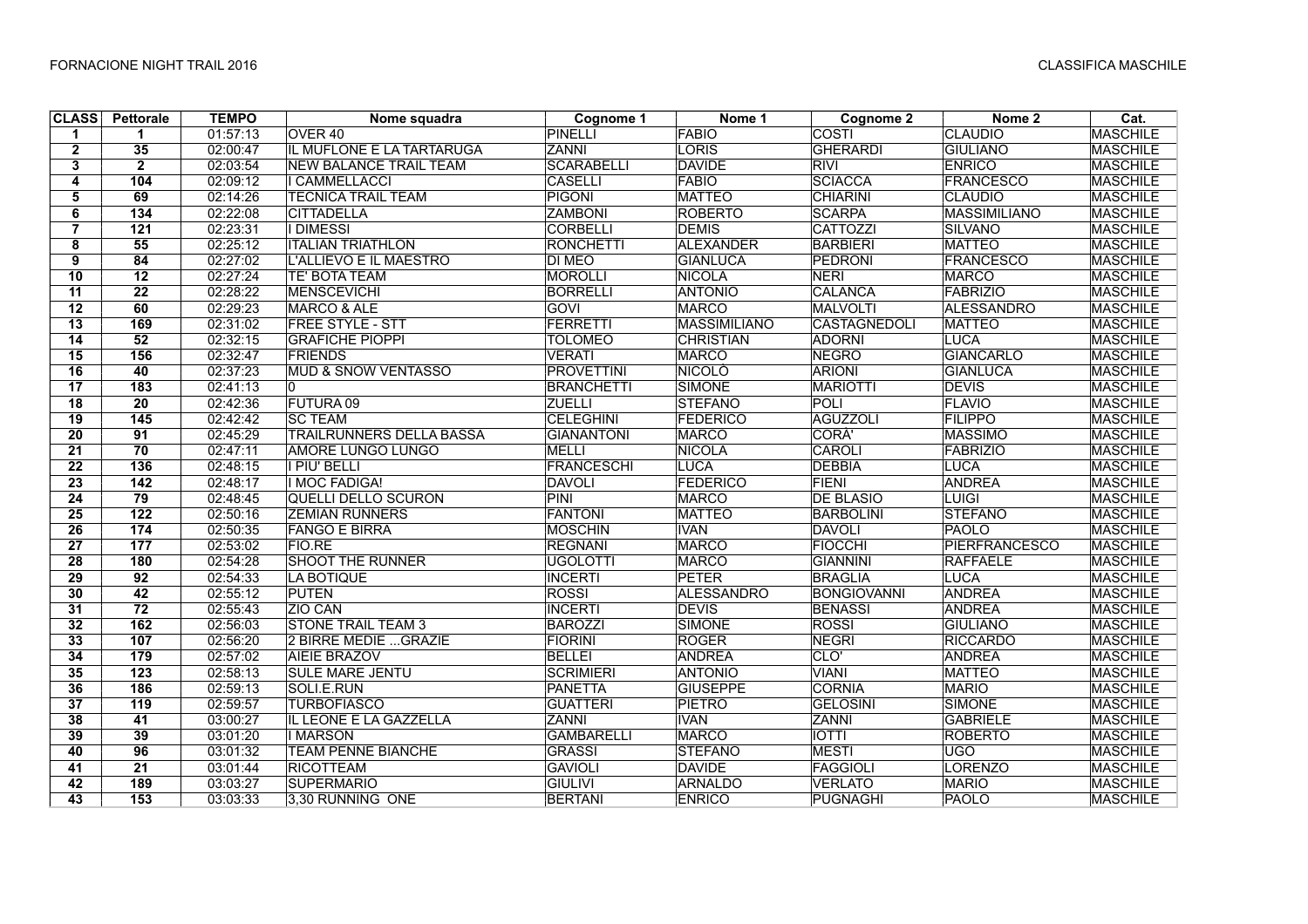| 44              | 126                     | 03:04:31 | <b>LA STRANA COPPIA</b>           | <b>PELLICCIARI</b>            | <b>MASSIMO</b>      | <b>MONARI</b>      | <b>DANIELE</b>    | <b>MASCHILE</b> |
|-----------------|-------------------------|----------|-----------------------------------|-------------------------------|---------------------|--------------------|-------------------|-----------------|
| 45              | 30                      | 03:04:45 | <b>ELLITTICA TEAM</b>             | <b>TRENTI</b>                 | <b>FRANCESCO</b>    | <b>MARTINEZ</b>    | <b>LUDOVICO</b>   | <b>MASCHILE</b> |
| 46              | $\overline{24}$         | 03:05:15 | <b>PISTA POCIE PEDRAM</b>         | PEDRELLI                      | <b>MARCO</b>        | <b>AMATI</b>       | <b>MATTEO</b>     | <b>MASCHILE</b> |
| $\overline{47}$ | 33                      | 03:05:55 | <b>BRINDISINO'S</b>               | DONADEL                       | ANDREA              | <b>VERRINI</b>     | <b>NICOLA</b>     | <b>MASCHILE</b> |
| 48              | 50                      | 03:06:07 | <b>I METAFISICI</b>               | <b>MANFREDI</b>               | <b>GIACOMO</b>      | <b>CATELLI</b>     | <b>ALESSANDRO</b> | <b>MASCHILE</b> |
| 49              | 49                      | 03:07:22 | <b>I CICCIONI</b>                 | <b>SONCINI</b>                | <b>MATTHIAS</b>     | <b>PAVESI</b>      | <b>ENRICO</b>     | <b>MASCHILE</b> |
| 50              | 61                      | 03:10:37 | <b>GRUPPO ALPINISTICO PUPAZZI</b> | <b>COPPELLT</b>               | <b>FABIO</b>        | <b>MATTIOLI</b>    | <b>SIMONE</b>     | <b>MASCHILE</b> |
| 51              | 58                      | 03:10:51 | <b>BLABLA TEAM</b>                | <b>CORNETTI</b>               | <b>EMANUELE</b>     | <b>CASOLARI</b>    | <b>ROBERTO</b>    | <b>MASCHILE</b> |
| 52              | 161                     | 03:11:50 | <b>PUK</b>                        | <b>BACCHIEGA</b>              | <b>FEDERICO</b>     | <b>SPEZIALE</b>    | <b>SIMONE</b>     | <b>MASCHILE</b> |
| 53              | 185                     | 03:15:16 | A.S. TRONZI                       | <b>BELLAN</b>                 | <b>ALAN</b>         | <b>CIGARINI</b>    | <b>MATTEO</b>     | <b>MASCHILE</b> |
| 54              | 62                      | 03:15:53 | <b>GLI ARRAMPICHINI</b>           | <b>CUCCI</b>                  | <b>GIUSEPPE</b>     | <b>GUIDETTI</b>    | <b>GIANLUCA</b>   | <b>MASCHILE</b> |
| 55              | 158                     | 03:16:02 | <b>IGNORUN</b>                    | <b>MANTOVI</b>                | <b>LORENZO</b>      | <b>DIAMANTINI</b>  | <b>LUCA</b>       | <b>MASCHILE</b> |
| 56              | 124                     | 03:16:25 | <b>#UNCHILOINDU</b>               | <b>TORELLI</b>                | <b>PAOLO</b>        | <b>VERONESI</b>    | <b>ANDREA</b>     | <b>MASCHILE</b> |
| $\overline{57}$ | $\overline{\mathbf{4}}$ | 03:16:49 | LOKOMOTIV CHIOZZA                 | <b>GUALTIERI</b>              | <b>ANDREA</b>       | <b>BERTOLANI</b>   | DAVIDE            | <b>MASCHILE</b> |
| 58              | 129                     | 03:18:39 | I CAVALLI DELL'EDEN               | VENTURELLI                    | <b>EMILIANO</b>     | <b>GROSSET</b>     | <b>STEFANO</b>    | <b>MASCHILE</b> |
| 59              | 95                      | 03:18:59 | <b>I CESOLANI</b>                 | <b>PIOLI</b>                  | <b>STEFANO</b>      | <b>GRECI</b>       | <b>FRANCESCO</b>  | <b>MASCHILE</b> |
| 60              | 167                     | 03:19:41 | <b>SPARTANS</b>                   | <b>CASSINA</b>                | <b>ANDREA</b>       | <b>BACCHELLI</b>   | <b>SAVERIO</b>    | <b>MASCHILE</b> |
| 61              | 101                     | 03:20:12 | <b>GLI AMICI DEL FRANZ</b>        | <b>GUARNIERI</b>              | <b>SILVANO</b>      | <b>SERRI</b>       | FEDERICO          | <b>MASCHILE</b> |
| 62              | 168                     | 03:20:35 | <b>GLI AMBIZIOSI</b>              | <b>CILLONI</b>                | <b>GIOVANNI</b>     | ZINI               | PAOLO             | <b>MASCHILE</b> |
| 63              | 85                      | 03:21:25 | <b>ZUCCA E MELONE</b>             | <b>GUARIENTI TORELL MARCO</b> |                     | <b>BERTOLOTTI</b>  | FEDERICO          | <b>MASCHILE</b> |
| 64              | $\overline{26}$         | 03:25:57 | <b>FARMAGOMMISTI</b>              | <b>RODELLA</b>                | <b>DAVIDE</b>       | <b>SAVIO</b>       | <b>GIULIANO</b>   | <b>MASCHILE</b> |
| 65              | 18                      | 03:26:08 | I NOSTALGICI                      | <b>STEVANONI</b>              | <b>RENZO</b>        | <b>CORRADI</b>     | <b>GERMANO</b>    | <b>MASCHILE</b> |
| 66              | 105                     | 03:26:58 | NUTRIE DI MONTAGNA                | <b>PASSUTI</b>                | <b>GIANLUCA</b>     | <b>BERTARINI</b>   | <b>GIAMPAOLO</b>  | <b>MASCHILE</b> |
| 67              | 188                     | 03:27:25 | <b>BULL</b>                       | <b>TORO</b>                   | <b>ALESSIO</b>      | <b>BERTONI</b>     | <b>GRAZIANO</b>   | <b>MASCHILE</b> |
| 68              | 176                     | 03:27:49 | <b>QUELLI DI ANNARE</b>           | FERRARI                       | <b>ANDREA</b>       | <b>MAUTONE</b>     | <b>ANTONIO</b>    | <b>MASCHILE</b> |
| 69              | 71                      | 03:28:09 | <b>STUPIDI E NESSI</b>            | <b>BARBIERI</b>               | <b>CESARE</b>       | <b>MASSARI</b>     | <b>ANDREA</b>     | <b>MASCHILE</b> |
| 70              | 175                     | 03:28:32 | GP CODOGNO 82 SQUADRA "F"         | <b>DALMIGLIO</b>              | <b>FRANCESCO</b>    | <b>MIGLIAVACCA</b> | <b>ANGELO</b>     | <b>MASCHILE</b> |
| 71              | 37                      | 03:28:53 | <b>MISERIA E NOBILTA'</b>         | <b>CANTU'</b>                 | <b>MARCO</b>        | <b>CANTARELLI</b>  | ANGELO            | <b>MASCHILE</b> |
| 72              | 32                      | 03:30:15 | <b>TEAM</b>                       | <b>CASTELLARI</b>             | <b>LUCA</b>         | <b>SARACINO</b>    | <b>ANTONIO</b>    | <b>MASCHILE</b> |
| $\overline{73}$ | 66                      | 03:32:21 | GP CODOGNO 82 SQUADRA "D"         | <b>GUERRIERI</b>              | <b>FLAVIO</b>       | <b>MAESTRI</b>     | <b>MATTIA</b>     | <b>MASCHILE</b> |
| 74              | 155                     | 03:35:08 | <b>RED BULLI</b>                  | LAMECCHI                      | <b>ALESSANDRO</b>   | <b>MANGO</b>       | PAOLO             | <b>MASCHILE</b> |
| 75              | $\overline{172}$        | 03:35:22 | <b>BERGA-MONTI</b>                | <b>GEROLA</b>                 | <b>PIERGIUSEPPE</b> | <b>MARIOTTI</b>    | <b>GIANLUCA</b>   | <b>MASCHILE</b> |
| 76              | 173                     | 03:35:22 | <b>SENSA VERGOGNA</b>             | PEDERNESCHI                   | <b>FEDERICO</b>     | <b>GUERRINI</b>    | <b>ANDREA</b>     | <b>MASCHILE</b> |
| 77              | 77                      | 03:35:22 | <b>IL PRINCIPE E IL POVERO</b>    | <b>CARRI</b>                  | <b>MIRKO</b>        | <b>BADINELLI</b>   | <b>ANGELO</b>     | <b>MASCHILE</b> |
| 78              | 67                      | 03:36:00 | GP CODOGNO 82 SQUADRA "E"         | <b>CHIRIOTTO</b>              | <b>FEDERICO</b>     | <b>SAVOLDI</b>     | <b>EDOARDO</b>    | <b>MASCHILE</b> |
| 79              | 10                      | 03:37:41 | <b>COBEK TEAM</b>                 | <b>BECCHI</b>                 | <b>PAOLO</b>        | <b>CODELUPPI</b>   | <b>IGOR</b>       | <b>MASCHILE</b> |
| 80              | 165                     | 03:38:13 | <b>BELLA CIAO</b>                 | <b>PEDRONI</b>                | <b>CLAUDIO</b>      | <b>DELRIO</b>      | <b>VILMO</b>      | <b>MASCHILE</b> |
| 81              | 113                     | 03:38:58 | <b>MAIAL FADIGA</b>               | <b>DE LA CALLE</b>            | <b>MATIAS</b>       | <b>FINI</b>        | <b>SAMUELE</b>    | <b>MASCHILE</b> |
| 82              | 137                     | 03:39:28 | POLISPORTIVA BORZANESE            | <b>RONDANINI</b>              | <b>SAMUELE</b>      | <b>MUSSINI</b>     | <b>CHRISTIAN</b>  | <b>MASCHILE</b> |
| 83              | 181                     | 03:40:57 | ALTRIMENTI CI ARRABBIAMO          | <b>SANTI</b>                  | <b>SIMONE</b>       | <b>FIORINI</b>     | <b>MATTEO</b>     | <b>MASCHILE</b> |
| 84              | 46                      | 03:41:07 | <b>GLI AFFRETTATI</b>             | <b>GAZZINI</b>                | <b>GABRIELE</b>     | <b>MARCHESINI</b>  | <b>NELLO</b>      | <b>MASCHILE</b> |
| 85              | 149                     | 03:41:11 | <b>GS ARSENAL</b>                 | CASOLI                        | <b>FRANCESCO</b>    | <b>RAGNI</b>       | PAOLO             | <b>MASCHILE</b> |
| 86              | 25                      | 03:41:27 | COPPIA DI FATTO                   | <b>ROSSI</b>                  | <b>ALESSANDRO</b>   | <b>GRILLO</b>      | <b>ENNIO</b>      | <b>MASCHILE</b> |
| 87              | 15                      | 03:41:50 | 5.9 TEAM                          | CAVANI                        | <b>GRAZIANO</b>     | <b>MORABITO</b>    | <b>BRUNO</b>      | <b>MASCHILE</b> |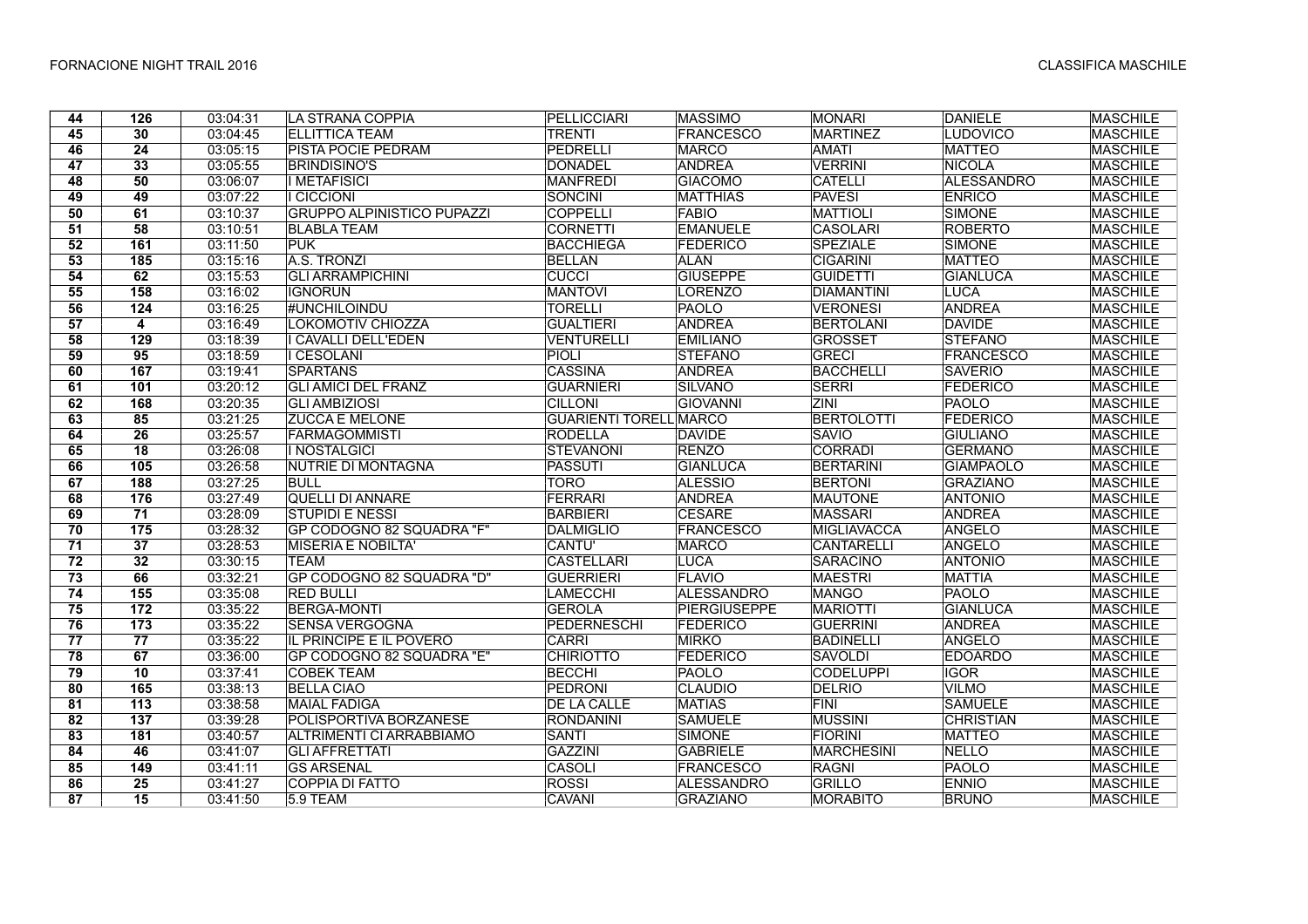| 88  | 78              | 03:42:22 | <b>BEAUTIFUL INSIDE</b>         | <b>BAMBINI</b>    | <b>DIEGO</b>     | <b>CERETTI</b>   | <b>CLAUDIO</b>         | <b>MASCHILE</b> |
|-----|-----------------|----------|---------------------------------|-------------------|------------------|------------------|------------------------|-----------------|
| 89  | $\overline{16}$ | 03:44:11 | LA META' DEI "MALEDETTI"        | <b>BASCHIERI</b>  | <b>ANDREA</b>    | <b>FERRARI</b>   | <b>FAUSTO GIUSEPPE</b> | <b>MASCHILE</b> |
| 90  | 90              | 03:44:23 | <b>MERIDIONALEGGIANDO</b>       | <b>CANFORA</b>    | <b>MARCO</b>     | <b>CARCIOLA</b>  | ALESSANDRO             | <b>MASCHILE</b> |
| 91  | 116             | 03:54:10 | <b>SLOW FEET</b>                | <b>BALDINI</b>    | <b>STEFANO</b>   | <b>BEGA</b>      | <b>MARCO</b>           | <b>MASCHILE</b> |
| 92  | 75              | 03:55:25 | <b>TRICK &amp; BARLICK</b>      | <b>CASAMATTI</b>  | PAOLO            | <b>PATTACINI</b> | <b>DANTE</b>           | <b>MASCHILE</b> |
| 93  | 38              | 03:56:29 | ALES & PORTER                   | <b>BOSCHI</b>     | <b>ALEX</b>      | <b>MANCARUSO</b> | <b>SIMONE</b>          | <b>MASCHILE</b> |
| 94  | 65              | 03:56:35 | GP CODOGNO 82 SQUADRA "C"       | <b>GUERRIERI</b>  | <b>FRANCESCO</b> | <b>GHIZZONI</b>  | <b>ANDREA LUIGI</b>    | <b>MASCHILE</b> |
| 95  | 114             | 03:56:35 | <b>SAMPOLENTI</b>               | <b>BERTOLINI</b>  | <b>AZIO</b>      | <b>RAGNI</b>     | <b>GIUSEPPE</b>        | <b>MASCHILE</b> |
| 96  | 112             | 03:58:45 | PEZZI DA 90                     | <b>PELATTI</b>    | <b>MASSIMO</b>   | <b>FRANCIA</b>   | <b>EMANUELE</b>        | <b>MASCHILE</b> |
| 97  | 118             | 03:59:44 | QUELLI DEL 69                   | <b>DANIELLO</b>   | <b>MASSIMO</b>   | POLI             | <b>CORRADO</b>         | <b>MASCHILE</b> |
| 98  | 111             | 04:00:50 | CHI DU CHI                      | <b>VILLANI</b>    | <b>CRISTIAN</b>  | <b>MENOZZI</b>   | <b>DANIELE</b>         | <b>MASCHILE</b> |
| 99  | 47              | 04:01:50 | I CUGINI DI MONTAGNA            | <b>SPEZZANI</b>   | <b>MAURO</b>     | <b>GOVI</b>      | <b>ALBERTO</b>         | <b>MASCHILE</b> |
| 100 | 9               | 04:03:35 | <b>SURFISTI</b>                 | <b>CAMELLINI</b>  | <b>RICCARDO</b>  | <b>CATTINI</b>   | <b>FEDERICO</b>        | <b>MASCHILE</b> |
| 101 | 97              | 04:06:07 | <b>FALCHI</b>                   | CARBOGNANI        | <b>STEFANO</b>   | <b>VACIRCA</b>   | <b>CORRADO</b>         | <b>MASCHILE</b> |
| 102 | 68              | 04:07:39 | DOPPIETTA TEAM                  | <b>FERRARI</b>    | <b>MARCO</b>     | <b>BOERI</b>     | <b>DARIO</b>           | <b>MASCHILE</b> |
| 103 | 163             | 04:12:10 | GLI AMICI DEGLI AMICI DEL FRANZ | CANEI             | LUCA             | <b>PIOVANI</b>   | <b>MARCO</b>           | <b>MASCHILE</b> |
| 104 | 138             | 04:13:17 | <b>ROSSINI1</b>                 | <b>MATARESI</b>   | FEDERICO         | <b>CONTUSSI</b>  | <b>CLAUDIO</b>         | <b>MASCHILE</b> |
| 105 | 14              | 04:14:13 | BARBERA & CHAMPAGNE             | <b>ROLI</b>       | PIERLUIGI        | <b>GRECO</b>     | <b>GIANCARLO</b>       | <b>MASCHILE</b> |
| 106 | 128             | 04:16:41 | FRAGOLONI                       | <b>SOLMI</b>      | <b>FRANCESCO</b> | DAVALLI          | <b>ANDREA</b>          | <b>MASCHILE</b> |
| 107 | 130             | 04:22:59 | <b>BIASOLA</b>                  | <b>RONZONI</b>    | <b>ROBERTO</b>   | <b>MONTANARI</b> | <b>ENRICO</b>          | <b>MASCHILE</b> |
| 108 | 89              | 04:23:49 | <b>FRECCE BAGNOLESI</b>         | <b>BOVE</b>       | <b>GIOVANNI</b>  | DANIELE          | <b>FEDERICO</b>        | <b>MASCHILE</b> |
| 109 | 117             | 04:24:49 | MAX & CA                        | <b>GIACOBAZZI</b> | CARLO            | BALLABENI        | <b>MASSIMO</b>         | <b>MASCHILE</b> |
| 110 | 53              | 04:29:37 | POD. CAVRIAGO                   | <b>BREVINI</b>    | <b>MAURIZIO</b>  | <b>FONTANESI</b> | <b>GIANNI</b>          | <b>MASCHILE</b> |
| 111 | 99              | 04:30:55 | <b>ALRIP</b>                    | <b>PIAZZA</b>     | <b>MICHELE</b>   | <b>MAULUCCI</b>  | <b>MICHELE</b>         | <b>MASCHILE</b> |
| 112 | 151             | 04:44:22 | RAGAZZI DEL TRAIL               | VEZZANI           | VALERIO          | <b>ROBERTO</b>   | <b>ESPOSITO</b>        | <b>MASCHILE</b> |
| 113 | 98              | 04:49:19 | PODISTI TRISTI                  | VALLI             | LORENZO          | <b>STERNIERI</b> | <b>ANDREA</b>          | <b>MASCHILE</b> |
| 114 | 127             | 04:49:32 | FORZA GIULIANO !!!              | TRITICUCCI        | <b>MASSIMO</b>   | <b>MORICONI</b>  | <b>ALESSANDRO</b>      | <b>MASCHILE</b> |
| 115 | 93              | 04:50:42 | I FONDISTI                      | <b>SALARDINI</b>  | <b>LUCA</b>      | MONTILLA         | <b>PIERO</b>           | <b>MASCHILE</b> |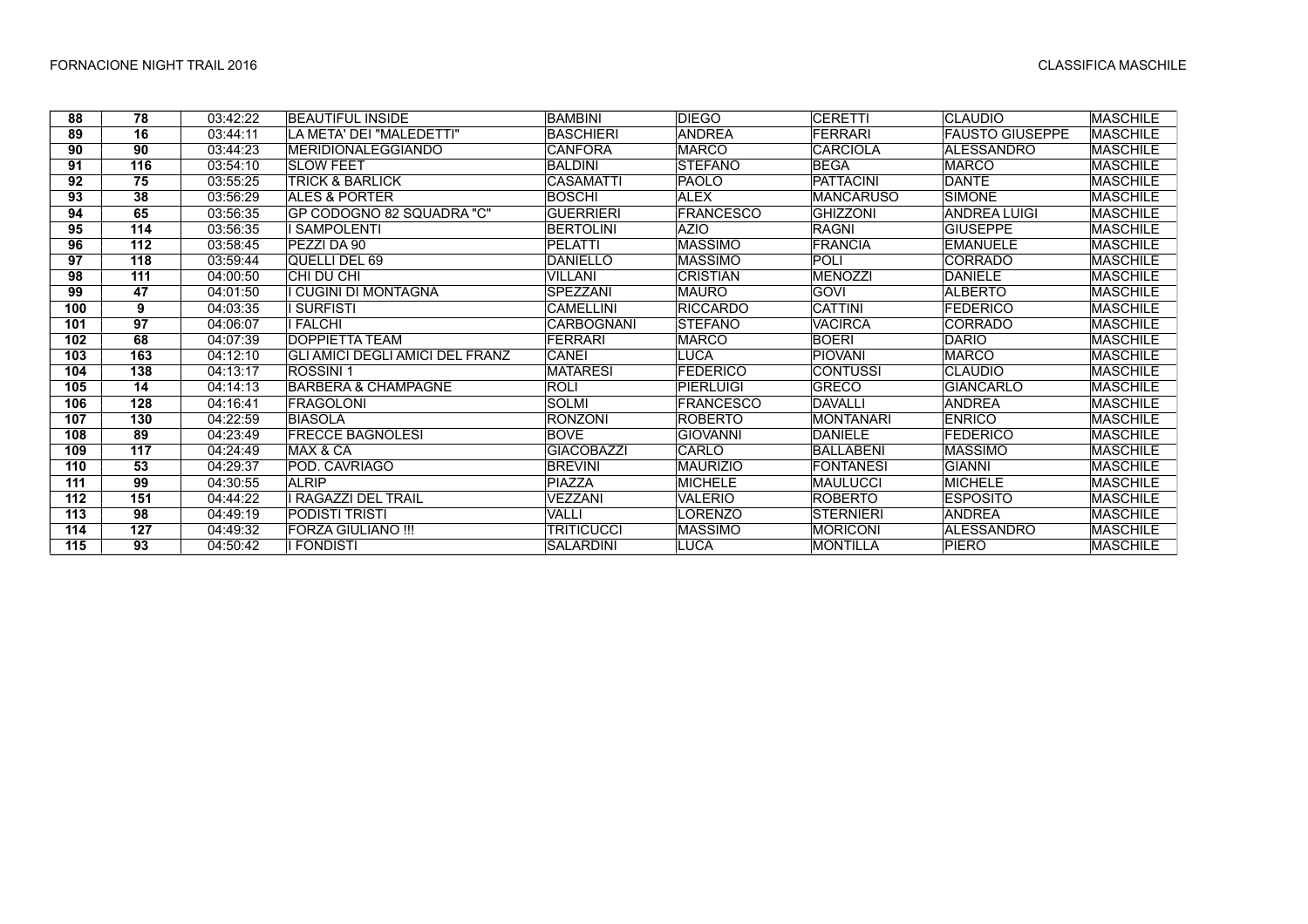| <b>CLASS</b> | <b>Pettorale</b> | <b>TEMPO</b> | Nome squadra                | Cognome 1        | Nome 1            | Cognome 2                    | Nome 2            | Cat.             |
|--------------|------------------|--------------|-----------------------------|------------------|-------------------|------------------------------|-------------------|------------------|
|              |                  | 02:50:34     | LE CINGHIALINE              | <b>BENEVENTI</b> | <b>IMARIAROSA</b> | ZINI                         | <b>FEDERICA</b>   | <b>FEMMINILE</b> |
|              | 86               | 03.10.30     | <b>GALLINE IN FUGA</b>      | SALA             | <b>GIORGIA</b>    | <b>CORRADINI</b>             | <b>CHIARA</b>     | <b>FEMMINILE</b> |
|              | 140              | 03:40:48     | LE DUE MORE                 | <b>GRANELLI</b>  | <b>FRANCESCA</b>  | <b>CORUZZI</b>               | VIVIANA           | <b>FEMMINILE</b> |
|              | 164              | 03:48:31     | I F SBAGI IATF              | DALLAVALLE       | <b>IMANUELA</b>   | <b>BOSI</b>                  | <b>STEFANIA</b>   | <b>FEMMINILE</b> |
|              | 103              | 03:52:55     | <b>INCERTEZZE</b>           | <b>INCERTI</b>   | <b>IELISA</b>     | IINCERTI MASSIMINI ISTEFANIA |                   | <b>FEMMINILE</b> |
|              | 51               | 04:07:48     | LE RIBELLI                  | <b>POZZI</b>     | <b>ISORAIA</b>    | <b>FLORIS</b>                | <b>VERONICA</b>   | <b>FEMMINILE</b> |
|              | 148              | 04:12:04     | PINCA PANCA E PANCA PINCA   | <b>MONTORSI</b>  | <b>RITA</b>       | <b>TAGLIATI</b>              | <b>PAOLA</b>      | <b>FEMMINILE</b> |
|              | 48               | 04:14:01     | <b>ISERE&amp;ANNA</b>       | <b>MALPIGHI</b>  | <b>ANNAMARIA</b>  | CASALI                       | <b>ISERENA</b>    | <b>FEMMINILE</b> |
|              | 80               | 04:16:15     | <b>IPESCIOLINE IN TRAIL</b> | <b>FORONI</b>    | IJESSICA          | LISOTTI                      | <b>ALESSANDRA</b> | <b>FEMMINILE</b> |